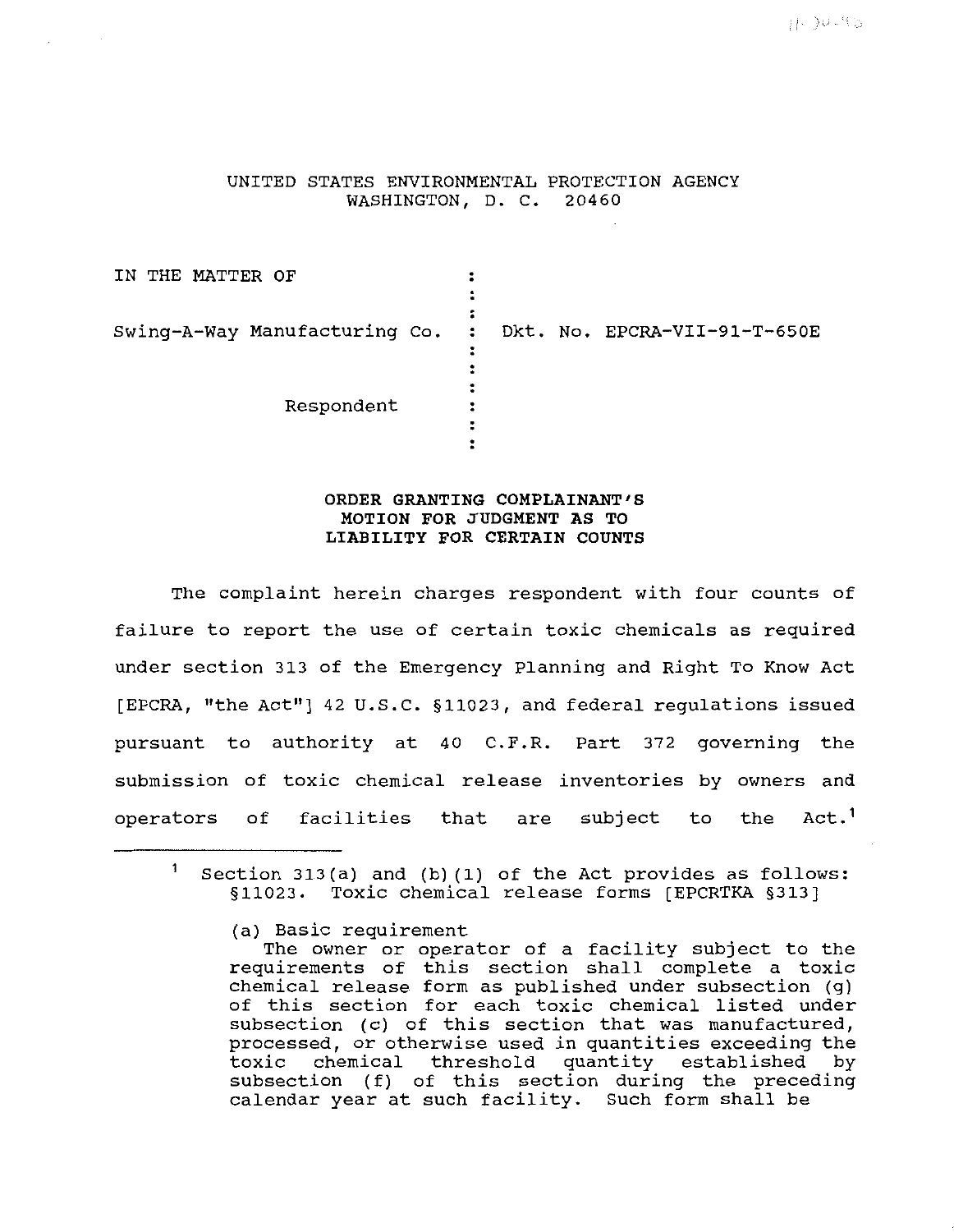Specifically, the complaint charges that respondent failed to report (1) the processing of nickel for calendar year 1989; and (2) the use of sulfuric acid for calendar years 1987, 1988, and 1989. The complaint proposes a civil penalty of \$17,000 for each count, for a total of \$68,000.

Complainant asserts in its motion for Partial Accelerated

(continued on page 2)

submitted to the Administrator and to an official or officials of the State designed by the Governor on or before July 1, 1988, and annually thereafter on July 1 and shall contain data reflecting releases during the preceding calendar year.

(b) covered owners and operators of facilities

(1) In general

{A) The requirements of this section shall apply to owners and operators of facilities that have 10 or more full-time employees and that are in Standard Industrial Classification Codes 20 through 39 (as in effect on July 1, 1985) and that manufactured, processed, otherwise used a toxic chemical listed under subsection (c) of this section in excess of the quantity of that toxic chemical established under subsection (f) of this section during the calendar year for which a release form is required under this section.

(B) The Administrator may add or delete Standard<br>Industrial Classification Codes for purposes of Classification subparagraph {A) , but only to the extent necessary to provide that each Standard Industrial Code to which this section applies is relevant to the purposes of this section.

{C) For purposes of this section--

(i) The term "manufacture" means to produce, prepare, import, or compound a toxic chemical.

(ii) The term "process" means the preparation of a toxic chemical, after its manufacture, for distribution in commerce--

( iii) The term "process" means the preparation of a toxic chemical, after its manufacture, for distribution in commerce--

(I) in the same form or physical state as, or in a different form or physical state from, that in which it was received by the person so preparing such chemical, or

(II) as part of an article containing the toxic chemical.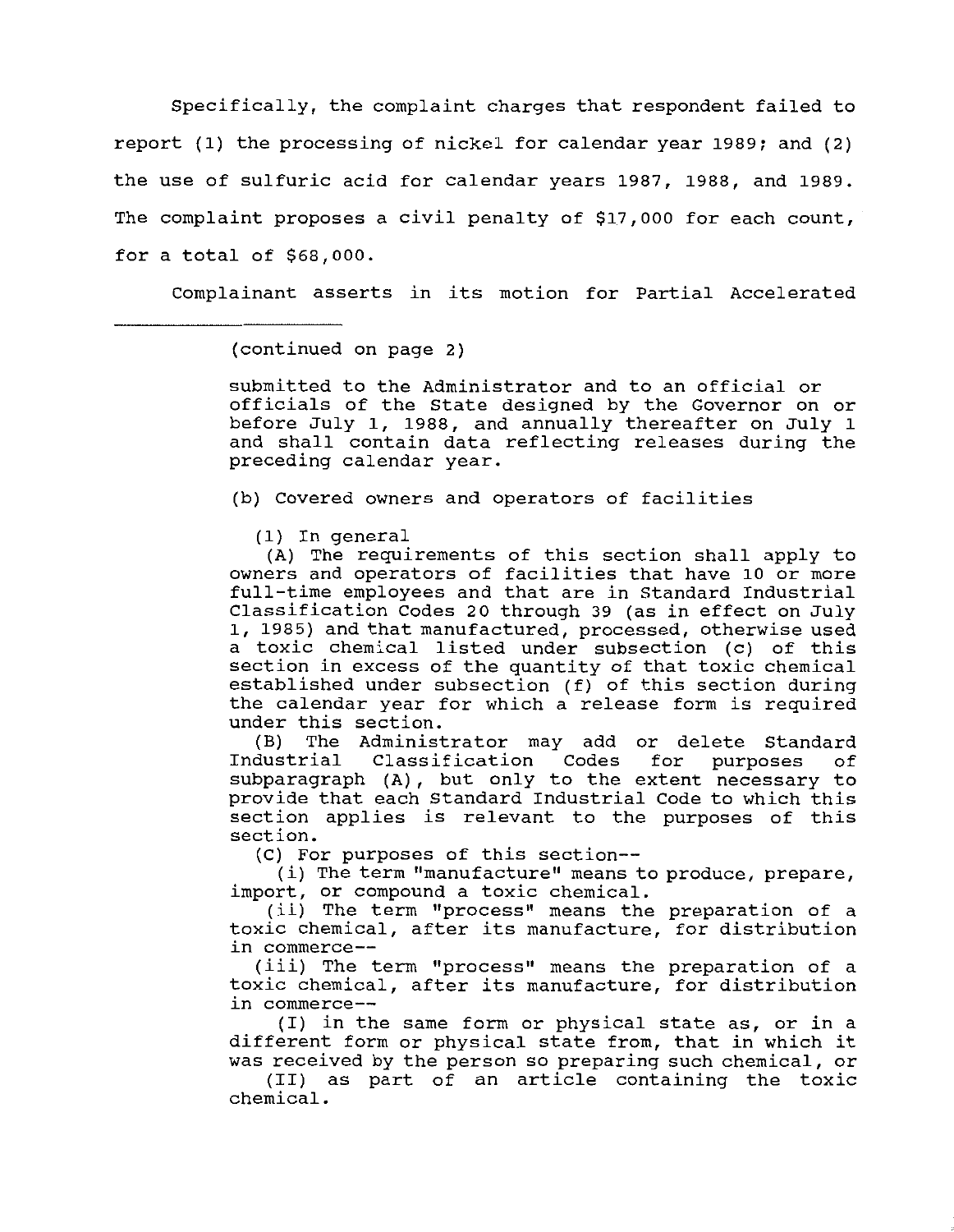Decision<sup>2</sup> that no genuine issue of material fact exists, and that it is entitled to judgment as to respondent's liability for Counts II, III and IV (those counts which charge violations with respect to the use of sulfuric acid) as a matter of law because respondent has merely denied liability as to these counts. At this point in the proceeding, with pretrial exchange and stipulations having been filed in anticipation of trial, complainant asserts, respondent must do more than deny.<sup>3</sup>

An inspection of the pleadings, pretrial exchange, and the stipulations entered into by the parties discloses that respondent not only denied without more the charges as set forth in Counts II - IV, but has stipulated to each of the elements of these reporting offenses. [A copy of the stipulations entered into by the parties is attached]. It is clear that on a motion for summary judgment, the moving party must demonstrate that there is no "genuine issue of any material fact.  $\ldots$  (T) he pleadings and other documentary evidence must be construed in favor of the party opposing the motion," Cowdrey, at 1379, quoting Otteson v. United states, 622 F. 2d 516, 519 (lOth cir. 1980). Further, "(I)f the movant presents documents which demonstrate the absence of a genuine issue, the opposing party must produce evidence sufficient to withstand the motion," Cowdry at 1379 quoting Brown v. Ford Motor Co., 494 F. 2d 418, 420 (lOth Cir. 1974). However, if the moving party's papers do not establish the absence of a genuine issue of fact beyond a

<sup>2</sup>  The motion was received in this office on July 13, 1992.

<sup>3</sup>  Complainant's motion at 2.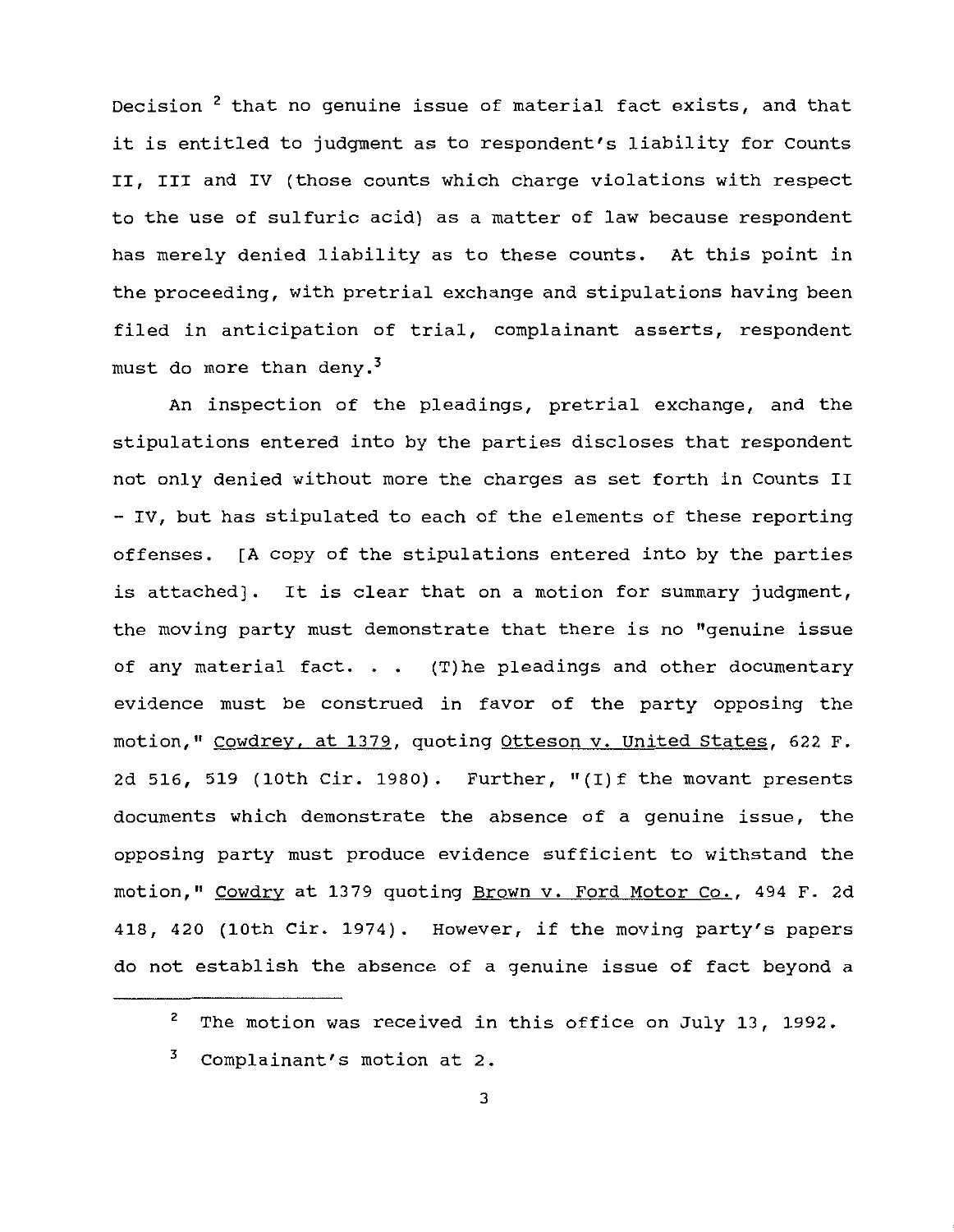reasonable doubt, summary judgment is not proper even if no opposing evidentiary matter is presented, Cowdry at 1379 citing Fed. R. Civ. P. 56(e); and Luckett v. Bethlehem Steel Corp. 618 F. 2d 1373, 1382-83 (lOth cir. 1980).

Here, complainant and respondent have presented documents which demonstrate the absence of a genuine issue of fact with respect to three counts of the complaint, and no probative evidence to overcome the motion has been produced by respondent.

Accordingly, it is found that complainant is entitled to judgment as to respondent's liability for the violations alleged in Counts II, III, and IV of the complaint.

## **FINDINGS OF FACTS AND CONCLUSIONS OF LAW**

1. Respondent is the owner or operator of the facility in question (4100 Beck Avenue, St. Louis, Missouri) within the meaning of the Act and regulations (stipulation 1).

2. Respondent has ten or more full time employees at its facility (stipulation 2).

3. Respondent's facility falls within Standard Industrial Classification Codes 20-39 (stipulation 3).

4. Respondent "otherwise uses," as that term is defined at 40 C.F.R. §372.65, sulfuric acid, a toxic chemical listed under section 313(c) of the Act and at 40 C.F.R. §372.65 (stipulations 11 and 12).

5. Respondent used over 10,000 pounds of sulfuric acid at its facility during calendar years 1987, 1988, and 1989, but did not

4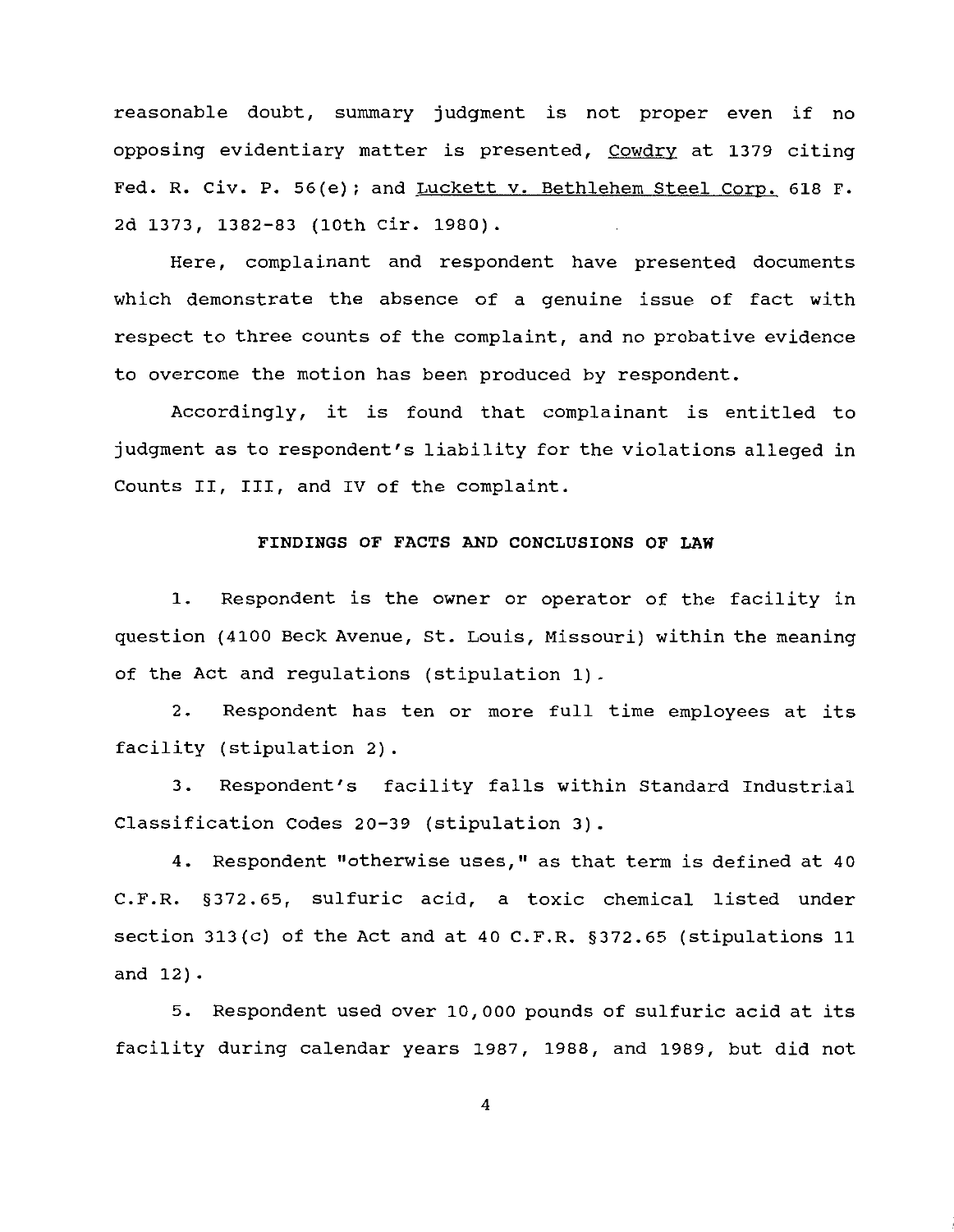submit toxic release inventory reports by, respectively, July 1, 1988; July 1, 1989; and July 1, 1990 as required by the Act and applicable regulations (stipulations 13- 18).

6. Respondent had more than fifty employees during the years  $1987 - 1989.$ 

Accordingly, respondent violated section 313 of the Act and 40 C.F.R. §372.

## **ORDER**

It is ORDERED that complainant's motion for judgment as to liability for counts II, III and IV of the complaint be, and it is hereby, GRANTED.

And it is FURTHER ORDERED that the parties shall confer for the purpose of attempting to reach a settlement as to the issue of the penalty for Counts  $II - IV$  herein. The parties shall also attempt to determine what likelihood of settlement exists with respect to Count I of the complaint.

And it is FURTHER ORDERED that the parties shall report to this office upon the status of their efforts during the week ending December 18, 1992.

 $\mathbf{F}$ . Grééne Administrative Law Judge

Dated: November 20, 1992 Washington, D. c.